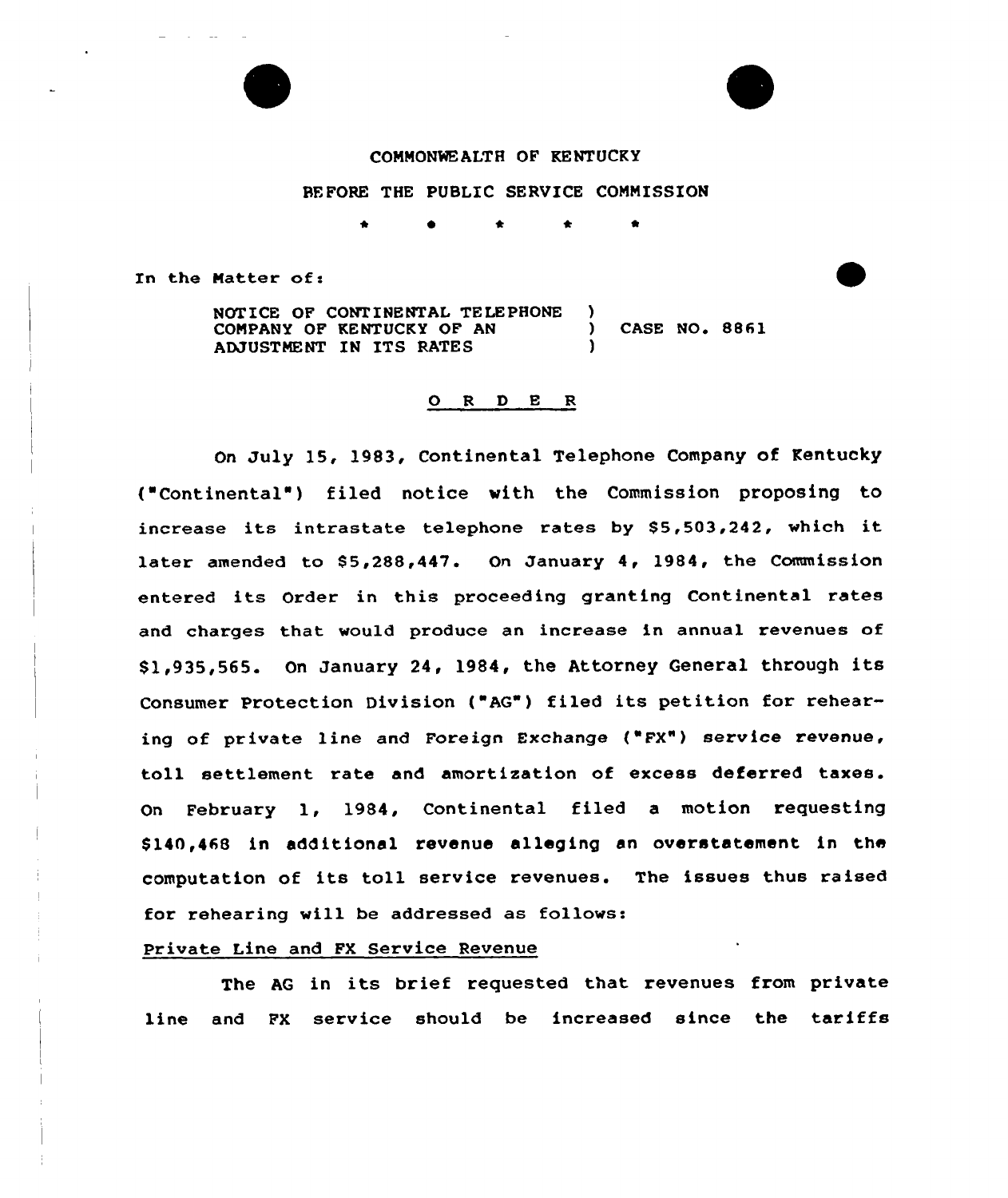Continental charges for these services mirror South Central  $B_{\alpha}$ ll  $\alpha$ <sup>1</sup> 1 The adjustment requested was dependent upon the Commission's action in Case Mo. 8847, Notice of South Central Bell Telephone Company of an Adjustment in its Intrastate Rates and Charges, and was neither knovn nor measurable at the time the Commission's Order of January 4, 1994, was issued. Since the Commission has now issued its Order in Case No. 8847, the AG is again requesting that the Commission make the above proposed adjustments to Continental's revenues. The Commission is of the opinion that to go beyond the test period to make isolated adjustments is in violation of the matching concept, especially when those adjustments are clearly dependent upon the Commission's future actions in totally separate proceedings. Therefore the AG's request for rehearing of this issue should be denied.

# Toll Settlement Rate

The AG requested that the latest annual return of 10.2 percent should be used in determining Continental's toll revenues instead of the 10.11 percent used by the Commission. The 10.11 percent return used by the Commission in determining Continental's toll revenues is based on the 12-month average experienced by Continental during the test period in this proceeding and in this instance vill continue to be the return used by the Commission. Therefore, the Ac's request for rehearing of this issue should be denied.

 $\mathbf{1}$ AG's brief, page 2.

 $-2-$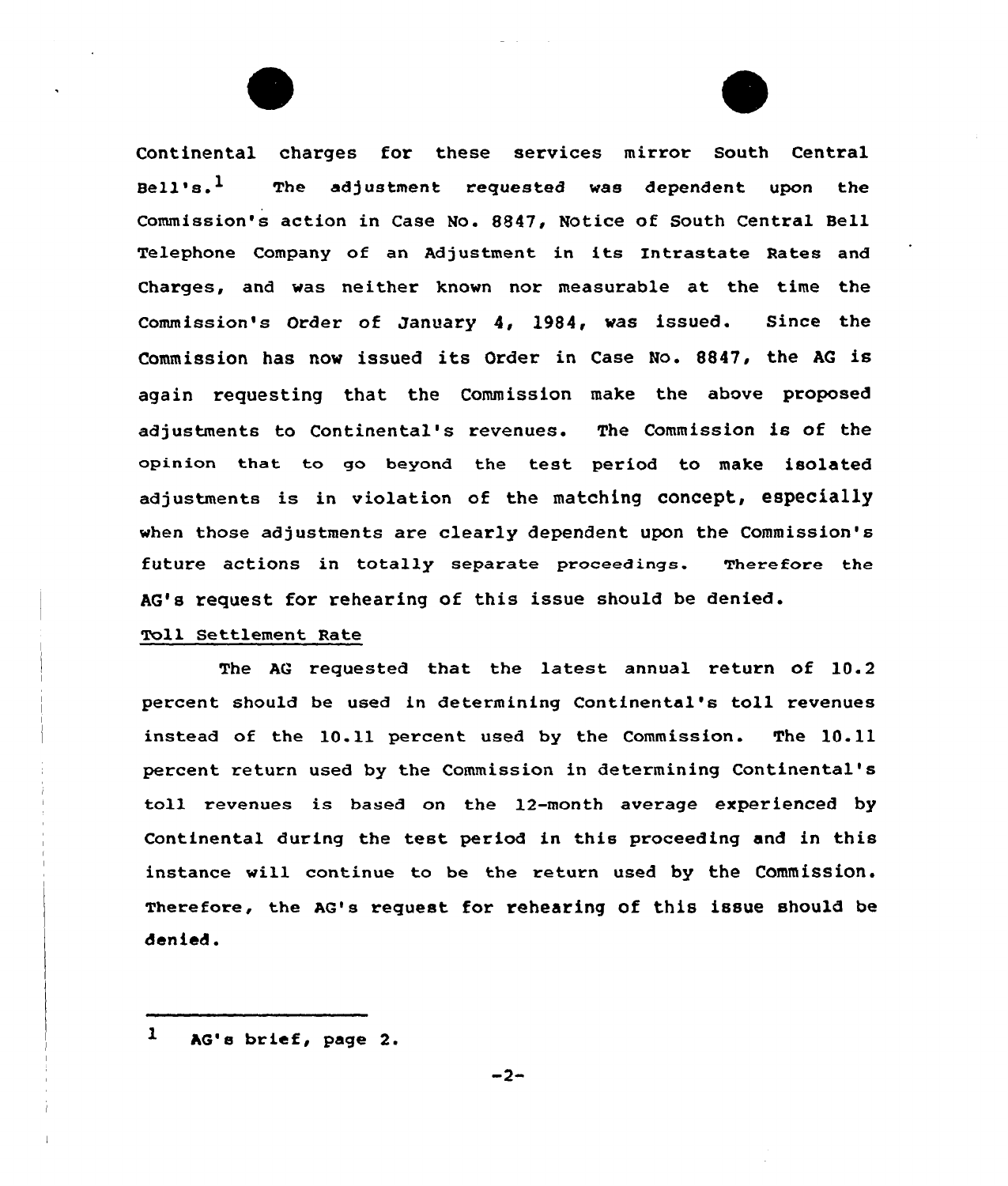# Amortization of Excess Deferred Taxes

The AG requested a specific fact-finding that Continental's updated exhibits properly reflect the amortization of excess deferred taxes. The Commission has re-examined Continental's updated exhibits and is of the opinion that they properly reflect the amortization of excess deferred taxes.<sup>2</sup>

#### Toll Revenues

Continental's motion stated that the toll revenues determined in the Commission's Order of January 4, 1984, vere overstated by \$140,081 which resulted in the understatement of required revenue by \$140,468. The Commission after reviewing the calculations for toll revenue has determined that Continental is correct and should be allowed to increase its rates and charges to collect additional annual revenues of \$140,468.

#### FINDINGS AND ORDERS

The Commission, after examining the evidence of record and being advised, is of the opinion and finds that:

l. All issues presented by the AG for rehearing vith the exception of the finding regarding amortization of excess deferred taxes should be denied .

2. Continental, pursuant to its motion, should be allowed to increase its rates and charges to collect additional annual revenues of  $$140,468$ .

<sup>2</sup> Response to Commission data request of October 7, 1983, Item 1, Adjustment to Federal Income Taxes.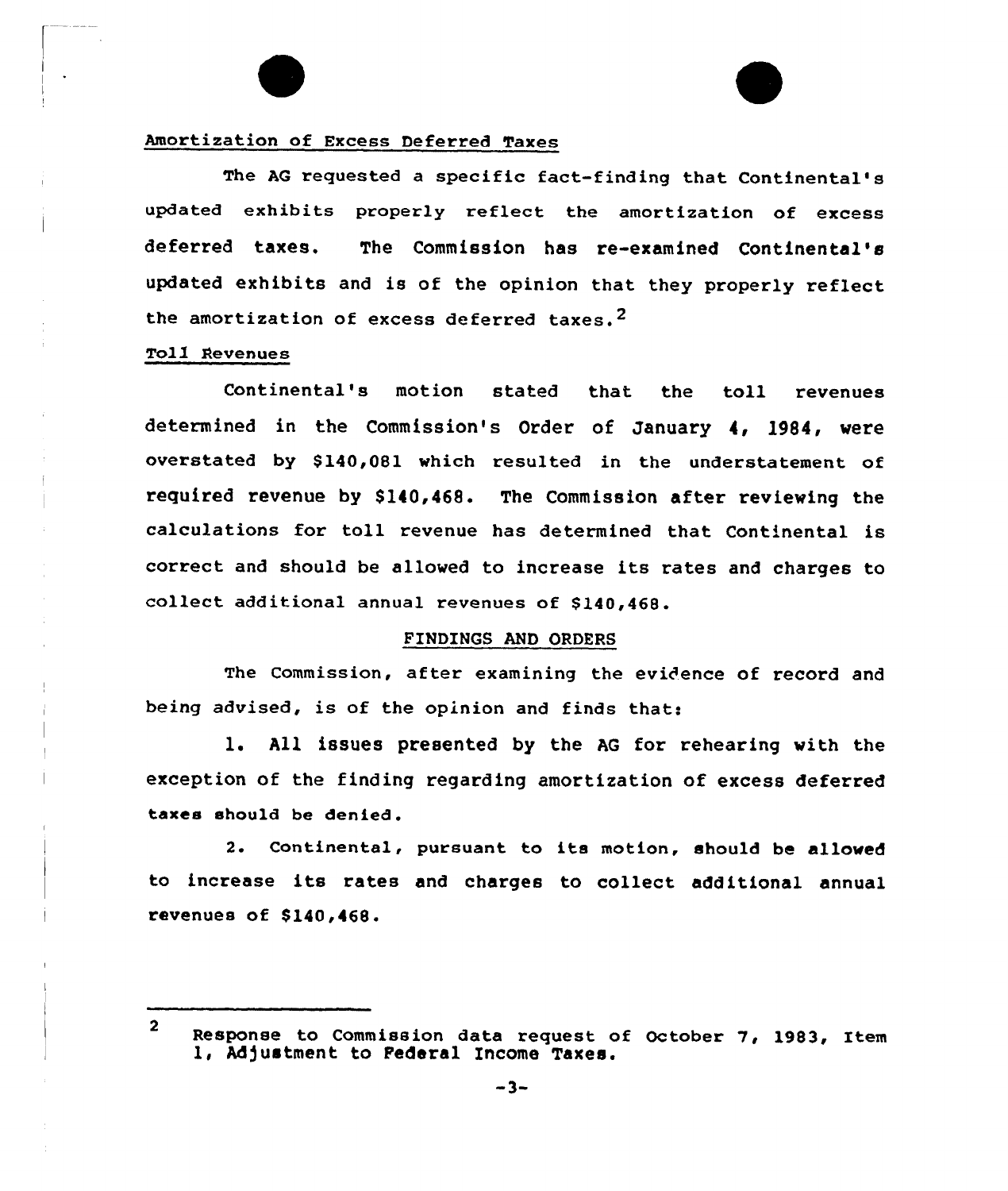3. The rates and charges in Appendix A are the fair, just and reasonable rates to be charged by Continental for telephone service rendered on and after the date of this Order.

4. Continental's revised exhibits properly reflect the amortization of excess deferred taxes.

5. All provisions of the Commission's Order issued january 4, 1984, not specifically amended herein should remain in full force and effect.

6. Within 30 days of the date of this Ordex, Continental should file its revised tariff sheets, setting out the rates and charges allowed herein.

IT IS THEREFORE ORDERED that the rates and charges in Appendix A be and they hereby are the fair, just and reasonable rates to be charged by Continental for telephone service rendered to its customers on and aftex the date of this Order.

IT IS FURTHER ORDERED that all issues presented for rehearing be and they hereby are denied in part and granted in part, in accordance with Finding No. 1 above.

IT IS FURTHER ORDERED that all provisions of the Commission's Order in this matter issued January 4, 1984, not specifically amended herein shall remain in full force and effect.

IT IS FURTHER ORDERED that Continental shall file, within <sup>30</sup> days of the date of this order, its revised tariff sheets setting out the rates and charges approved herein.

-4-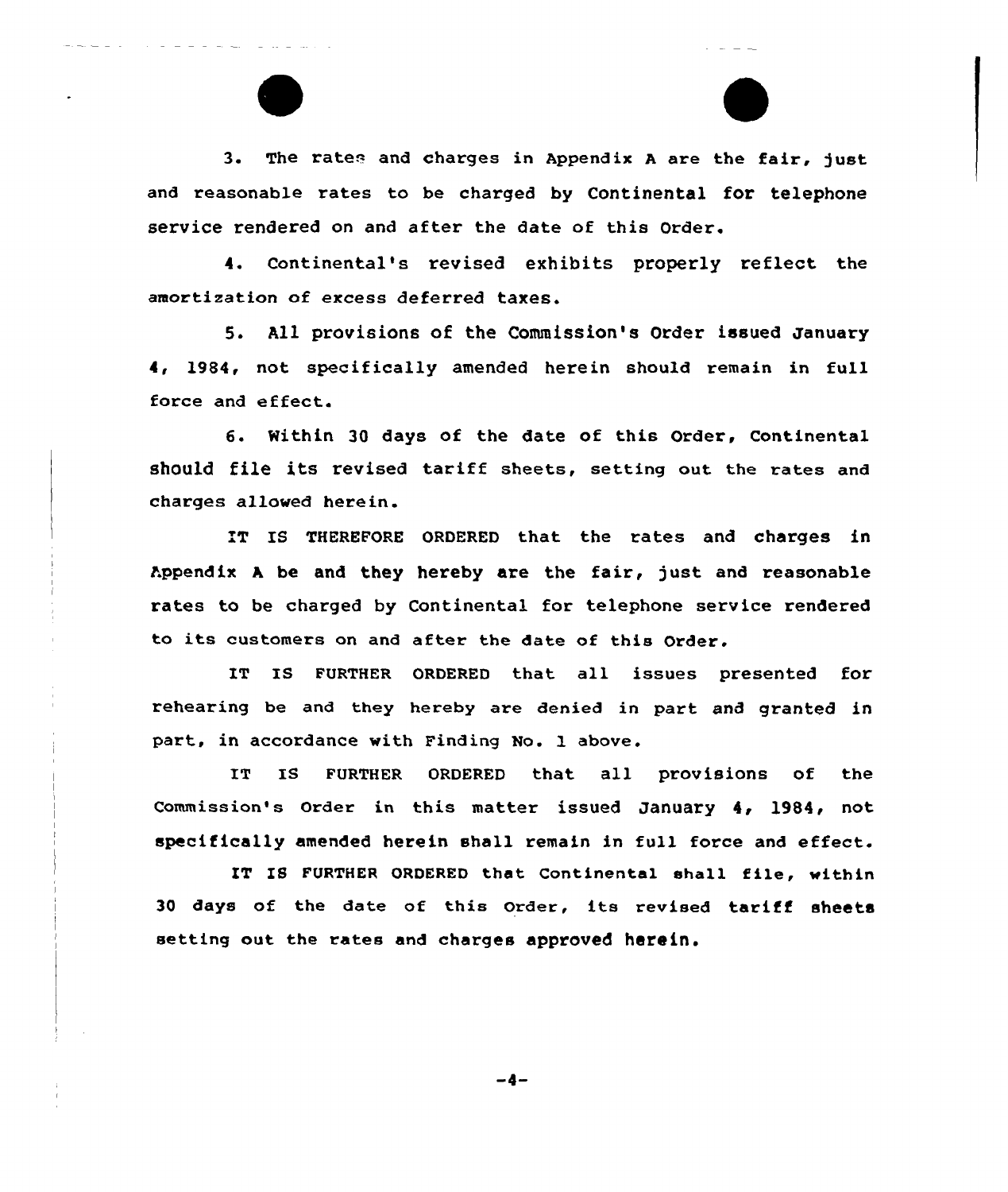

Done at Frankfort, Rentucky, this 13th day of February, 1984.

PUBLIC SERVICE COMMISSION

relf Chair Vice Chairman

Commissioner

ATTEST:

Secretary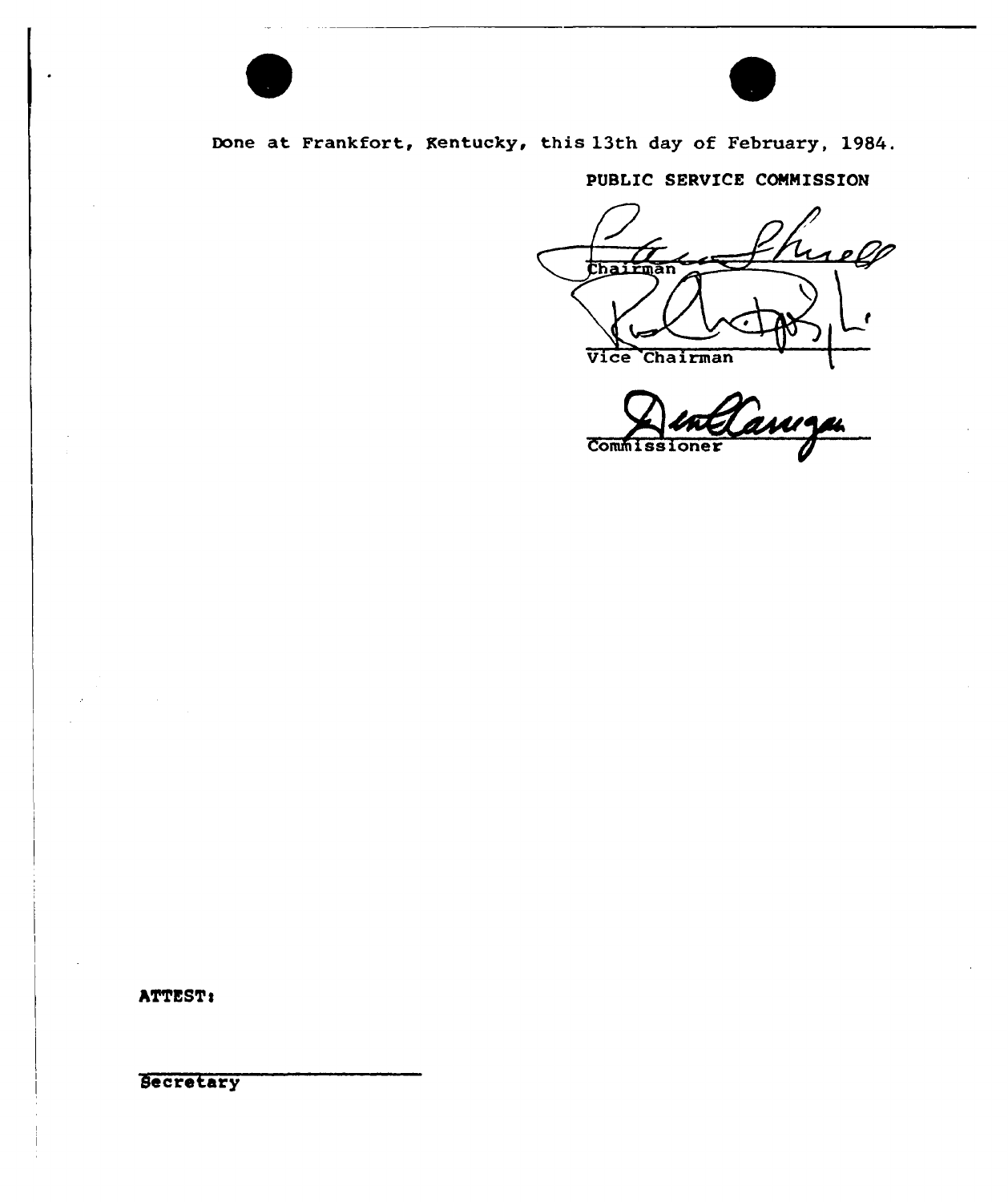

# APPENDIX A

### APPENDIX TO AN ORDER OF THE PUBLIC SERVICE COMMISSION IN CASE NO. 8861 DATED 2/13/84

The following rates and charges are prescribed for customers in the area served by Continental Telephone Company of Kentucky. All other rates and charges not specifically mentioned herein shall remain the same as those in effect under authority of the Commission prior to the date of this Order.

# GENERAL EXCHANGE TARIFF

### LOCAL EXCHANGE SERVICE

# VI. MONTHLY ACCESS LINE RATES

| Access Line     |         | $\mathbf{2}^-$ | 3     | 4           | 5            | 6     |
|-----------------|---------|----------------|-------|-------------|--------------|-------|
| <b>Business</b> |         |                |       |             |              |       |
| $I-PEy.$        | \$25.29 | \$25.92<br>s   | 26.55 | 27.11<br>S. | 28.25S<br>s. | 28.31 |
| $4-Pty.$        | 16.86   | 17.30          | 17.68 | 17.99       | 18.36        | 18.74 |
| <b>Business</b> |         |                |       |             |              |       |
| Trunk           | 70.01   | 71.57          | 73.03 | 74.66       | 76.11        | 77.68 |
| <b>Key Line</b> | 53.28   | 54.47          | 55.79 | 56.98       | 58.18        | 59.38 |
| Semi-public     | 42.02   | 42.96          | 43.84 | 44.79       | 45.67        | 46.60 |
| Multi-line      | 37.93   | 38.87          | 39.82 | 40.63       | 41.58        | 42.46 |
| Residence       |         |                |       |             |              |       |
| $I$ - $Pty$ .   | 14.78   | 15.15          | 15.53 | 15.73       | 16.29        | 16.73 |
| $4-$ Pty.       | 11.45   | 11.63          | 12.01 | 12.21       | 12.51        | 12.71 |
| Key Line        | 31.63   | 32.33          | 33.15 | 33.53       | 34.59        | 35.47 |
| Multi-line      | 22.20   | 22.76          | 23.34 | 23.59       | 24.40        | 25.10 |
|                 |         |                |       |             |              |       |

Rate Group